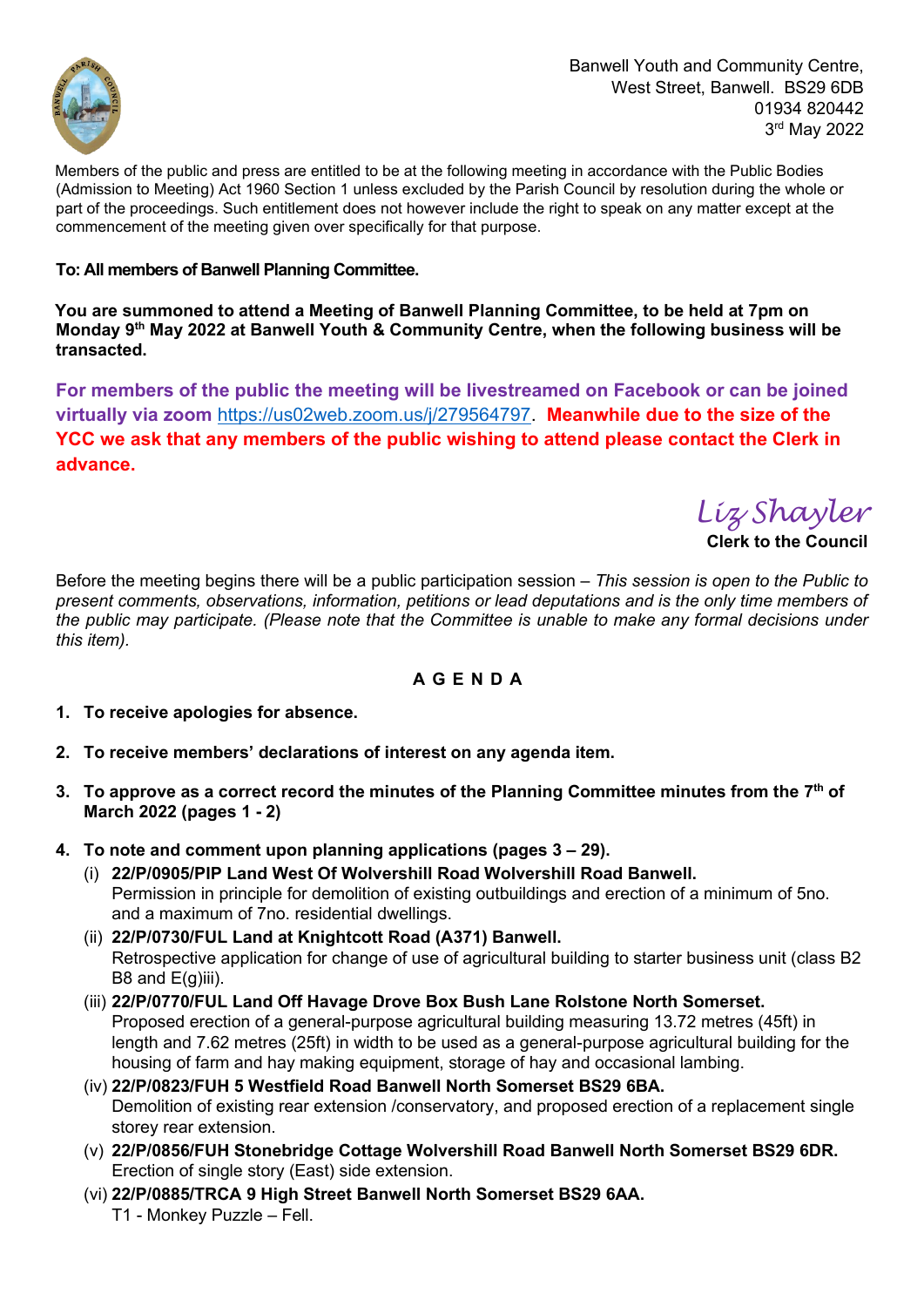# (vii)**22/P/0895/FUH Poplar Farm Waywick Lane Weston-super-Mare BS24 6UZ.**

Alteration/extension of existing side carport to form pitched tiled roof garage.

(viii) **22/P/0897/AOC Land to South of William Daw Close Banwell North Somerset** Discharge of condition No. 8 ( Parking Allocation ) No. 9 ( tree and hedgerow retention ) No. 10 ( method statement identifying measures to protect all trees ) No. 16 ( details of the fencing ) No. 17 ( Construction Environment Management Plan ) No. 18 ( a Landscape Ecological Management Plan ) No. 19 ( a Construction Method Statement ) No. 20 ( surface water drainage ) No. 21 ( sustainable drainage scheme ) No. 22 ( samples of the materials ) No. 23 ( storage and collection of waste ) and No.24 ( ongoing energy requirements ) on application 18/P/3334/OUT/ 20/P/1690/RM.

# (ix) **22/P/0945/FUH 73 High Street Banwell North Somerset BS29 6AF.**

Proposed erection of a single storey and partial first floor rear extension, and new front entrance porch.

(x) **22/P/0949/AOC Mead Fields, Parklands Phase 3A Land South of Churchland Way Wolvershill Road Banwell.**

Discharge of Conditions 7 (Timing), 10 (CEMP) 12, 14 and 15 (Drainage), 22 and 24 (Landscaping) 28, 29,30, 31, 33, 34 (Ecology) 36 (Noise), 37, 38, 39 and 40 (Remediation) 42 (Energy)46 (Ecology / Street Lighting )47 (Archaeology) 48 (Levels) 49 and 50 (Materials)54, (Boundary Treatments) and 57 (Waste) on application 12/P/1266/OT2/18/P/5209/RM.

- (xi) **22/P/0950/AOC Mead Fields, Parklands Phase 3B, Land South of Churchland Way, Wolvershill Road Banwell Weston-super-Mare.** Discharge of condition No. 10 (Construction Environment Management Plan) No. 13 (Drainage) and No. 23 ( Ecology 0 on application 16/P/2744/OT2.
- (xii)**22/P/1050/AOC Land West of Wolvershill Road Wolvershill Road Banwell North Somerset.** Discharge of condition No. 9 (cycle storage 0 No. 11 ( Travel Plan ) No. 12 ( retained trees and hedges ) 15 ( surface water drainage ) No. 17 ( sustainable drainage ) No. 18 ( Construction Environmental Management Plan) No. 20 ( Biodiversity Habitat and Green Open Spaces Management Plan ) and No. 26 ( fire hydrants ) on application 18/P/4735/OUT

### (xiii) **22/P/1051/AOC Land West of Wolvershill Road Wolvershill Road Banwell North Somerset.**

Discharge of condition No. 2 (Play equipment) and No. 3 (arboricultural method statement) on application 21/P/1735/RM 22/P/0467/FUH – Manor Farm Summer Lane Banwell North Somerset BS29 6LE.

# **5. To note planning decisions for information (page 30)**

(i) **21/P/2066/FUL Land at The Moor Dairy Moor Road Banwell BS29 6ET** Demolition of an existing dwelling (log cabin) and the erection of a replacement dwelling. **WITHDRAWN**

# (ii) **21/P/3423/LBC Stonebridge Wolvershill Road Banwell Somerset BS29 6DR**

Refurbishment of windows, with the exception of the noted replacement window to west elevation; replacement of existing modern doors with a similar pattern to the current kitchen door to provide a better symmetrical and more traditional design for the building; renovation of existing porch and replacement porch on rear (south) elevation; removal if cementitious mortars and renders on external elevations and repointing with traditional lime products; and painting of external lime based rendered elevations. **APPROVED**

- (iii) **22/P/0155/OUT Land to The Rear of Rayners Wolvershill Road Banwell BS29 6DG**  Outline planning application for the erection of a detached dwelling on land to the rear of Rayners with access to be off The Paddock, with all matters reserved for subsequent approval. **APPROVED**
- (iv) **22/P/0240/LDP – 48 Taylors Fields Banwell North Somerset BS29 6AJ.**  Certificate of lawful development for the erection of a conservatory to rear elevation. **APPROVED (Lawful).**
- (v) **22/P/0303/MMA Banwell Garage 20 Knightcott Road Banwell BS29 6HA** Minor material amendment to planning permission 19/P/1868/FUL (Erection of two number dwellings with garages and associated landscaping following demolition of existing buildings) to allow for altered vehicular access arrangement to the site. **APPROVED**